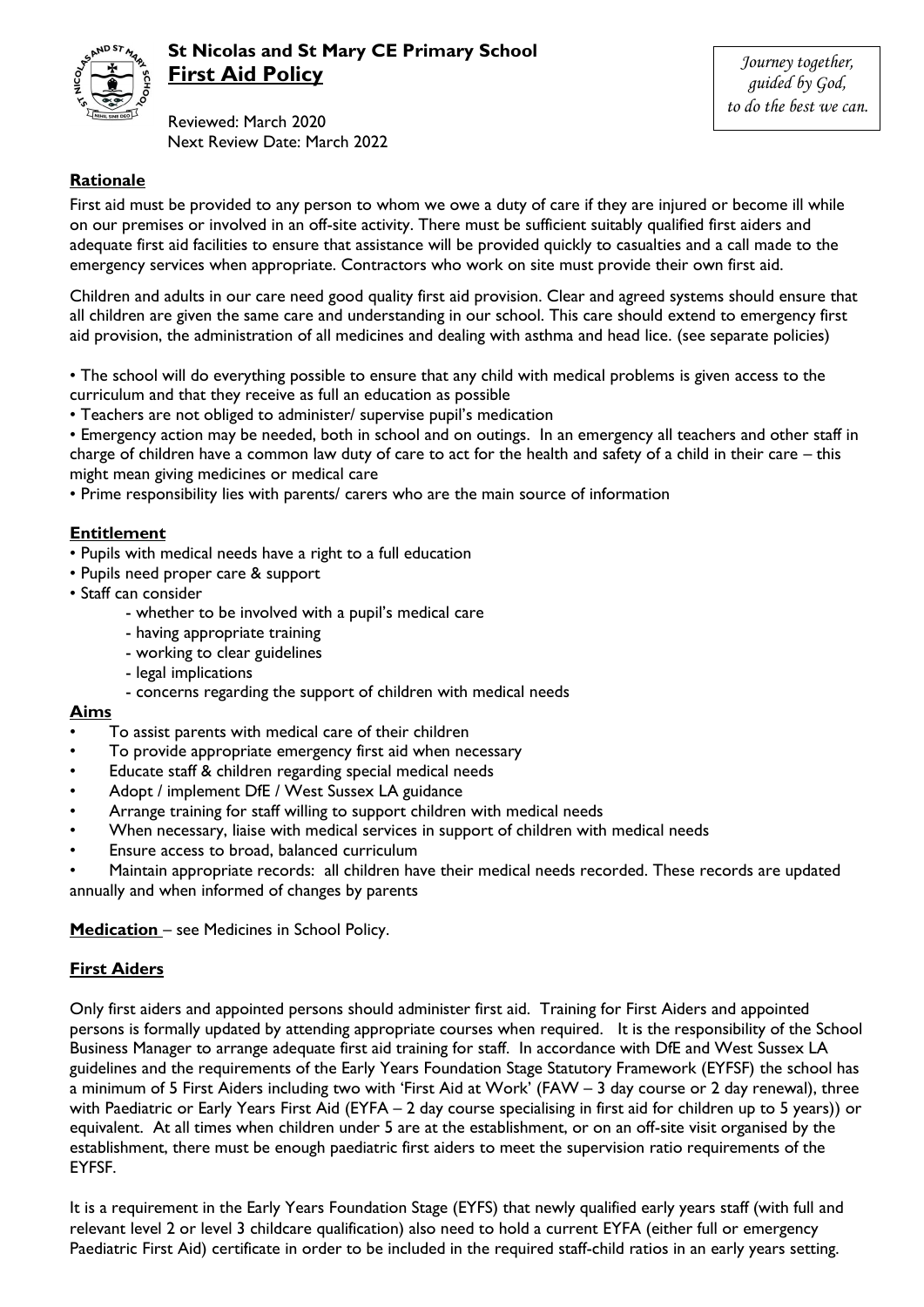This must be undertaken within a three month 'grace' period after starting work with a new employer. EYFA training certificates must be displayed at the setting.

In an emergency involving numerous casualties additional First Aiders can be requested from Buckingham Park School Tel: 01273 453515, St Peters School Tel: 01273 454066.

First aiders are responsible for assessing injuries or ill health and using their training to decide upon the most appropriate response. This can involve treating the casualty if the injury is within the scope of their training, referring them to hospital for assessment or further treatment, or calling the emergency services for urgent help. If the first aider is in any doubt whether a casualty requires professional medical assistance, he or she should refer to the First Aid Manual, call 999 or phone NHS 111. Urgent treatment should not be delayed in order to consult with parents or carers. The current first aid manual is the 9th edition published by Dorling Kindersley Limited in 2009 (ISBN 978 1 4053 3537 9). First aiders should adhere to the procedures in the First Aid Manual.

Anaphylaxis awareness and epi-pen training sessions are regularly undertaken by all staff (if there are pupils on roll who require epi-pens) meaning that at any one time most staff are trained in these areas. Asthma training is undertaken on an ad-hoc basis, or annually where there are children with severe asthma on roll.

#### **Defibrillator**

We have a defibrillator located in the corridor outside the school office. The defibrillator provides verbal instructions for its safe use and training is not required. The diode to show that it is functioning correctly is checked by a member of the office team once a month.

#### **First Aid Kits**

First Aid Kits can be found in the following locations:

Medical Room Staff Room **Nursery** Education Trip kits are also kept in the medical room Rainbow Kitchen Sunshine Kitchen (for use by Chartwells' staff)

These are stored where they are visible and easy to access. A member of the office team checks the First Aid boxes, Educational Visit first aid kits and general stock of first aid equipment monthly. Responsibility to regularly check the First Aid Box located in the nursery lies with nursery staff. It is the responsibility of all staff to notify the appointed person if stocks are running low, so that it can be restocked.

#### **First Aid for Pupils**

#### **Allergic reaction**

Staff are trained in recognising the signs of serious allergic reactions and in the administration of Epi-Pens. Information about children with allergies e.g. plasters is kept in the classroom and in the first aid room. In the case of an allergic reaction, staff should follow the guidance on the child's Health Care Plan.

#### **Asthma - see Asthma Policy**

#### **Cuts**

All open cuts should be covered after they have been cleaned using a wipe and fresh water. Anyone treating an open cut should wear the gloves provided.

#### **Head injuries**

Any bump to the head is treated as serious. All bumped heads should be treated with an ice pack. The child should be given a head bump wrist band. The adults in the child's class-room should keep a close eye on the child. If the accident happens at break times and it is a bad bump, the first aider should speak to the teacher in the class so that the adults in the class can keep a close eye on the child. All bumped head accidents should be recorded in the accident book. Parents should be called if the child has a serious cut on the head, a bad bump or there are obvious signs of concussion. Children who have a concussion after a head injury will need to be taken to hospital.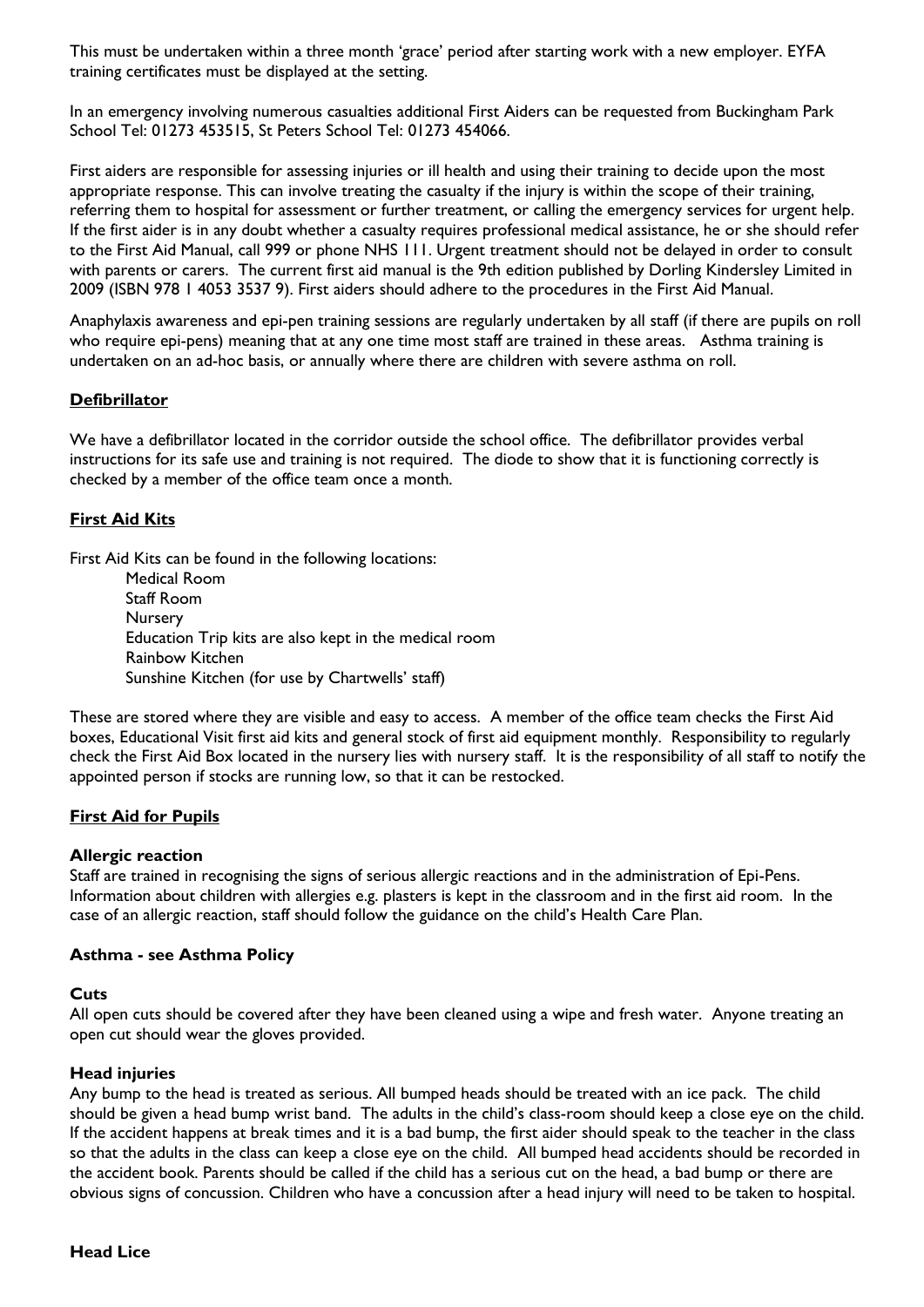In accordance with guidance from the Public Health England children with head lice need not be kept away from school. Advice given to parents is that treatment is recommended only in cases where live lice have definitely been seen. Close contacts should be checked and treated if live lice are found. Regular detection (combing) should be carried out by parents. Staff should not touch children and examine them for headlice. If we suspect a child or children have headlice we will inform parents/carers. A text should be sent with all the children in that class where the suspected headlice incidence is. Parents are signposted to further information from the school website.

#### **Rashes and other infections**

The school follows the latest guidelines set out by Public Health England. [www.gov.uk/government/organisations/public-health-england.](http://www.gov.uk/government/organisations/public-health-england) 

Staff should consult and follow the advice on the 'Guidance on Infection Control in Schools and other Childcare settings'. If we suspect the rash or infection to be contagious (such as scabies, impetigo etc.) we need to inform parents and request that children are treated before returning to school. If more than one child is suspected of having the same rash/infection in one class a letter should be sent home to all parents in that class, to help them to spot symptoms early and begin treatment, thus avoiding the further spread of the rash or infection. Staff must be informed of the identification of any infection.

# **Intimate Care –** See also Intimate Care Policy

All children have a right to safety, privacy and dignity when contact of a physical or intimate nature is required and depending on their ability, age and maturity should be encouraged to act as independently as possible. Staff will always encourage children to attempt undressing and dressing unaided, however if assistance is required this will be given. Whenever children can assist in carrying out aspects of the care they should be encouraged to do so. Children will always be given the opportunity to undress in private.

The staff member will need to be respectful of the child's needs, preserving a high level of privacy, choice and control. The views of the child should be actively sought wherever possible and the staff member needs to be vigilant to the child's reactions as injuries are examined or first aid is administered. It may be advisable if a more familiar adult is involved with the child's care.

There is a high awareness of child protection issues. Staff behaviour must be open to scrutiny. Another member of staff should be in the vicinity and should be made aware of the task being undertaken. Staff are expected to make judgements if guidance is not available, in order to secure the best interests and welfare of the children in their charge. Such judgements should always be recorded and shared with a senior manager. In undertaking these actions individuals will be seen to be acting reasonably. Adults should always consider whether their actions are warranted, proportionate and safe and applied equitably.

For example, if a child has a rash we will look at the child's arms or legs. Chest and back will only be checked if there are concerns. We should call a First Aider and two adults should be present and the child's right to privacy should be maintained by finding an appropriate location e.g. drawing the blinds and closing the door in the medical room. The child should always be asked if it is ok to check their rash before asking them to lift any items of clothing, assistance with this will be given if required. If the child is anxious, staff should find an adult who is more familiar to the child to assist. Staff should tell the child exactly what they are doing and why and be sensitive to the child's reaction to this care.

# **Off –site visits**

A First Aider (either with Emergency First Aid at work or Paediatric First Aid - 2 day course as appropriate) accompanies parties on off-site activities unless reasonable access to another First Aider can be obtained at the location. Individual medical records of each child are taken by the teacher for school trips. It is the responsibility of the class teacher to ensure copies of health care plans, asthma inhalers and other essential medication is taken on school trips. A mobile phone is always taken on school trips.

#### **First Aid for Staff**

The school has a responsibility to provide first aid to all staff. In case of an accident/incident staff should seek First Aid from any of the qualified First Aiders. Staff accidents should be reported via the online incident reporting system: https://wscc.info-exchange.com

#### **Calling the Emergency Service**

In case of a major accident, it is the decision of the first aider if the emergency services are to be called. Staff are expected to support and assist the trained first aider in their decision. The Headteacher or Associate Headteacher should be informed if such a decision has been made even if the accident happened on a school trip or on school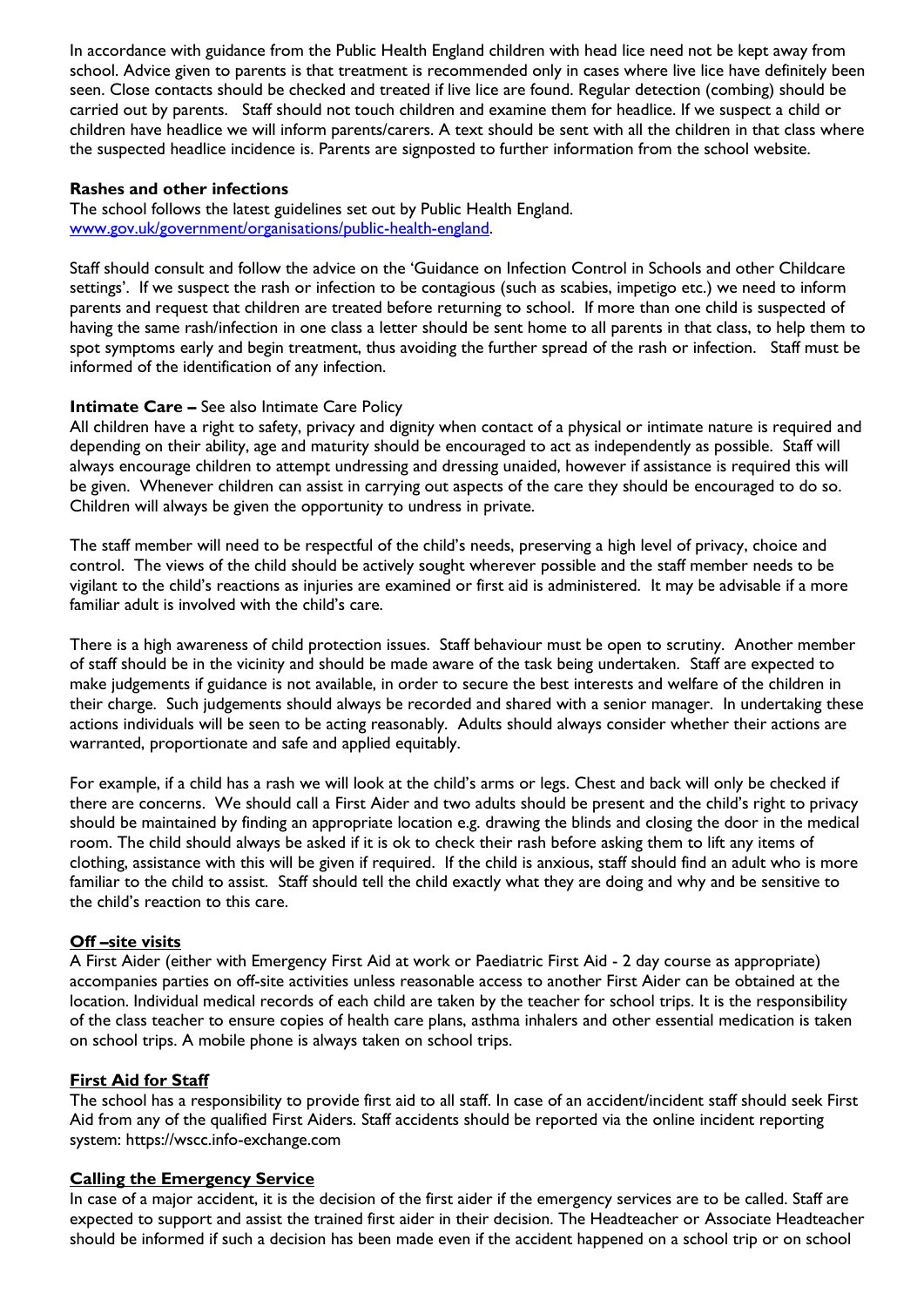journey. If the casualty is a child, their parents/ guardians should be contacted immediately and given all the information required. If the casualty is an adult, their next of kin should be called immediately. All contact numbers for children and staff are available from the school office.

# **Reporting accidents in School**

Minor injuries (such as scratches or bruises) experienced by pupils caused by play or inattention will be recorded in the medical book. Parents must be informed of the following incidents or accidents:

|                                          | Children treated in the Nursery                                                  | Children treated in the School |
|------------------------------------------|----------------------------------------------------------------------------------|--------------------------------|
|                                          |                                                                                  | medical room                   |
| Head bumps                               | Verbal at pick up or phone call if   Head bump wrist band                        |                                |
|                                          | child is going to a club afterwards                                              |                                |
|                                          | Where it involves a child in the Verbal at pick up or phone call if $\vert$ Text |                                |
| <b>EYFS</b>                              | child is going to a club afterwards                                              |                                |
| More serious injuries                    | Phone Call                                                                       | Phone Call                     |
| <b>Biting</b><br>strangulation<br>dental | Phone Call                                                                       | <b>Phone Call</b>              |
| incident                                 |                                                                                  |                                |

If a child is taken to hospital following an incident at school and requires hospital treatment or an ambulance is called then it is reported using the online accident reporting system by the school for WSCC and governors are informed.

# **Medical Book**

The accident book is located in the first aid room where incidents can be recorded if necessary, and as set out below:

- the date, time and place of incident;
- the name of the injured or ill person and their status e.g. pupil, employee, visitor.
- details of the injury/illness and part of the body affected
- what treatment was given
- what happened to the person immediately afterwards (for example went home, resumed normal duties, went back to class, went to hospital);
- form of notification if applicable e.g. text to parents, phone call to parents, WSCC notified
- name and signature of the first aider or appointed person.
- sufficient notes on the causes of injury to enable managers to review risk assessments periodically.

The accident book for Little Fishes Nursery is located in the nursery where incidents can be recorded if necessary, and as set out below:

- the date, time and place of incident;
- the name of the injured or ill person and their status e.g. pupil, employee, visitor.
- details of the injury/illness and part of the body affected
- what treatment was given
- what happened to the person immediately afterwards (for example went home, resumed normal duties, went back to class, went to hospital);
- form of notification if applicable e.g. verbally to parents at pickup, phone call to parents, WSCC notified
- name and signature of the first aider or appointed person.
- sufficient notes on the causes of injury to enable managers to review risk assessments periodically.

# **Accidents requiring hospital treatment**

If a child is taken to hospital following an incident at school and requires hospital treatment or an ambulance is called then it is reported using the online accident reporting system by the school for WSCC and governors are informed.

# **Monitoring and Review**

The implementation of this policy will be monitored when required, and at least annually. This policy will be updated following a review if required or on a biennial basis.